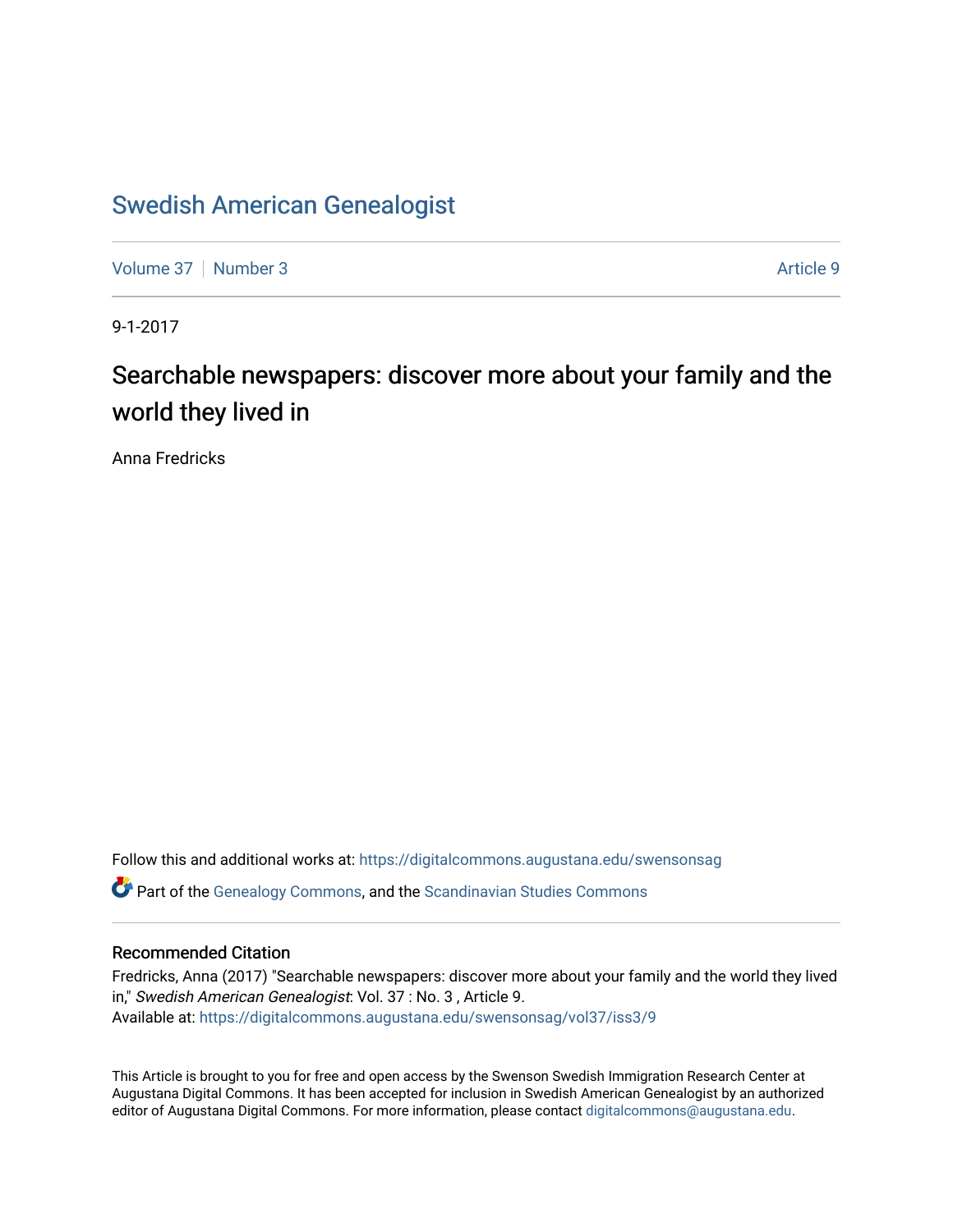# *Searchable newspapers:*

#### **Discover more about your family and the world they lived in**

BY ANNA FREDRICKS

We rely on many people and resources to gain insight into our families' lives. The *Chronicling America* initiative provides a wealth of information in searchable newspapers that can help us understand how individuals lived, worked, and interacted. This article shares examples of how newspapers helped shed new light on members of my family.

*Chronicling America* is a searchable full-text collection of pages from over 400 digitized newspapers. Coverage ranges from 1860 to 1922 but varies for each newspaper. Content for more time periods and states will eventually be included.

#### **Significant changes ahead**

In the post-Civil War United States, big changes were in play, from advances in science to the rise of new industries. The Boston and New York subways opened in 1887 and 1904, respectively. Telephones were installed. Libraries became essential in communities, thanks to investments by Andrew J. Carnegie. Industrialization would soon change people's daily lives. At the same time, more people questioned the status quo, from the Railroad Strike of 1886 and the Colorado Coalfield War to the push for an Eight Hour Work Day. Farmers were impacted, as coal shortages and the desire for full railroad cars delayed delivery of grain and cattle to market.

In 1892, the new station at Ellis Island opened, welcoming more immigrants to the country.

A second major wave of Swedish immigrants from the late 1870s to early 1890s included more urban Swedes who settled in cities and industrial areas of New York and New England. By 1910, 60% of the Swedes lived in urban areas, the majority in the Midwest. Single Scandinavian women pursued work as domestic servants and in factories and textile mills. Almost 80 percent of the one million or more Norwegian Americans lived in the upper Midwest in 1910. The Pacific Northwest became another center of immigrant life.

#### **Getting the news out**

Newspapers reflected the country's confidence, reporting everything from news, ads, and events to serialized novels and the changing habits of the American public. While headlines occupied front pages, other sections were typically dedicated to editorials, advertising, events, and communities. Jury duty, property purchases, family visits, school board, ladies aid, farmers' clubs, and church meetings, weddings, and funerals only begin to describe their content. Investors and farmers alike monitored key markets including wheat, rye, and oats.

Want ads offered items to buy or sell, from the latest household invention, fashion, equipment, horses and cattle to *a free 136-page Winchester gun catalo*g. They were also good sources of jobs: **1**



As people sought medical advice and relief, drug stores placed appealing ads in the paper.

*Stiff Joints … Sore Muscles, Get it from druggists for thirty cents. And ever constipated or have sick headache? Just try Wizard Live Whips, pleasant little pink pills, 20 cents - Guaranteed.***<sup>2</sup>**

*Mothers and daughters should try Lydia E. Pinkham's Vegetable Compound – President Tyler's daughter is 80, yet has a youthful complexion*. **3**

Fight malaria-bearing mosquitos: *Screens, Proper drainage, and a few cents worth of quinine will save you No End of*



*Suffering and Costly Doctors' Bills*. **4**

The country ushered in *a new era of technological and human elevation and the age of electricity* at the 1876 Centennial Exhibition in Philadelphia and the 1892 Chicago World's fair.**<sup>5</sup>**



Perhaps your family was at the Chicago World's Fair when the American Union of 500 Swedish Singers kicked off a grand choral festival, marching through Jackson Park.**<sup>6</sup>** They may have viewed Norway's Viking ship replica there; it sailed to the U.S. from Bergen. U.S. newspapers marketed upcoming Scandinavian festivals and promotional railroad fares. Scandinavian newspapers targeted readers in the United States and the old country.

The visibility of sports such as badminton, baseball, and ping-pong in newspapers went far to win fans across the country. In the late 1890's, the bicycle craze took hold; women joined their male friends – and fashion changed. In Eau Claire, WI, County Judge Hubbard appointed the first bicycle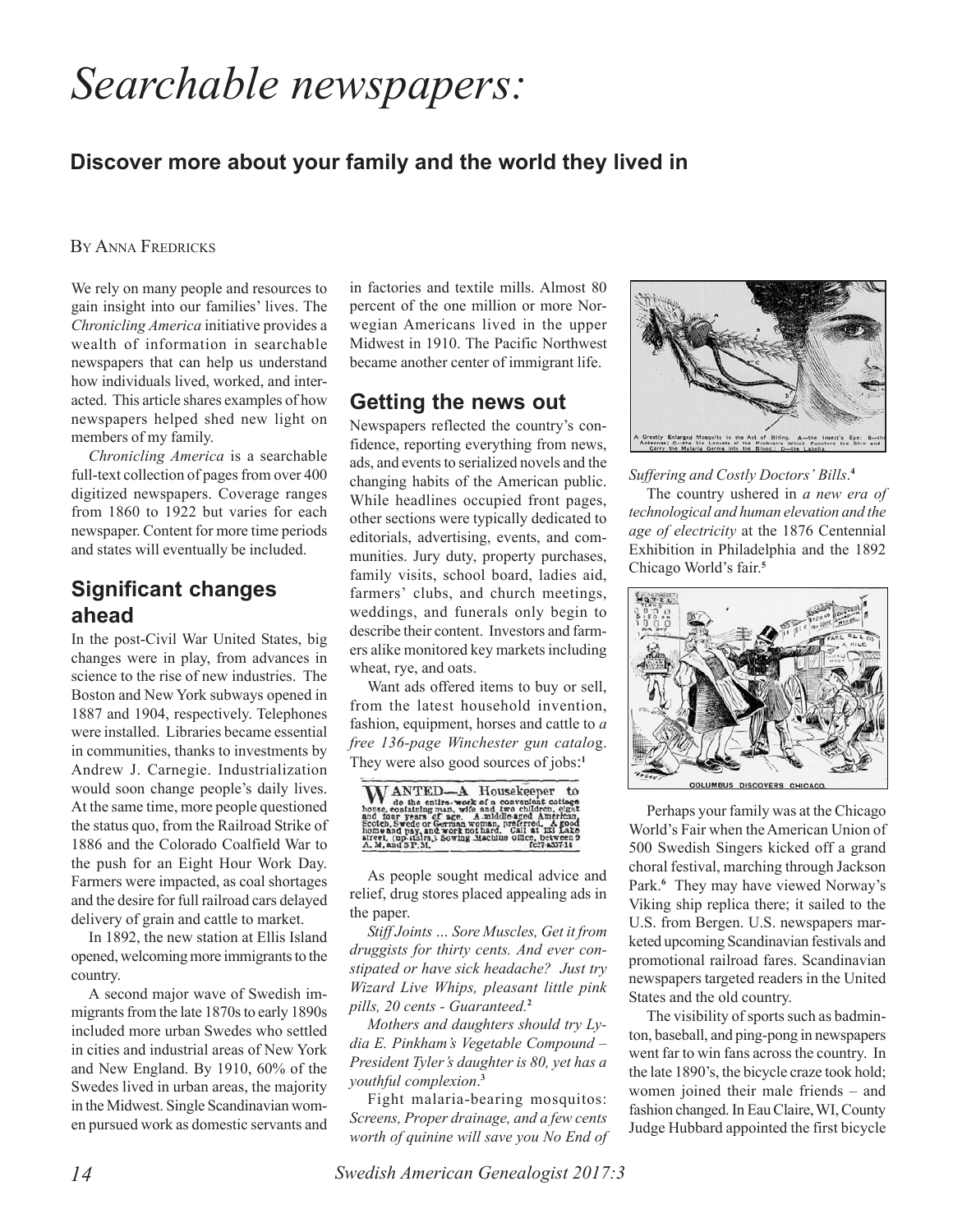side path commission to clarify the growing clash between walkers and cyclists. One of my father's cousins was on the commission.**<sup>7</sup>**

Newspapers are rich repositories of information waiting to be discovered – from confirming or adding to what we know to uncovering the new or unexpected. The historical context that they provide can enrich family stories, photographs, and artifacts.

#### **Closing gaps**

Each of us likely has gaps in family records that don't get adequate attention. One example concerns my maternal grandmother. Anna Larson was born in Wylie Township, MN, to parents who emigrated from Sweden in 1880. After studying at Gustavus Adolphus College (GAC) in St. Peter, MN, she returned home in 1907. Her parents moved to Crookston, Polk Co., MN, around 1910. Anna married Pastor Carl Zaar in 1915; they moved to Vancouver, B.C., where he led the First Swedish Evangelical Lutheran Church before and after World War I.

With help from the GAC Library Archive, I have excerpts from yearbooks and campus newspapers, including my grandmother's *Independent Blessings* sorority picture. Photographs show Anna and her family prior to her marriage. What did she do after college and before marriage (1907 to 1915)? What am I missing?

Gathering clues from community newspapers is on the critical path to answering these questions. My grandmother taught school and was an accomplished seamstress. A search using her name and the word *'dressmaking'* revealed a good prospect: *Miss Ida Dahlman accompanied by Anna Larson departed for Warren, Saturday, where they will serve an apprenticeship at dressmaking with Mrs. E. Tornell.***<sup>8</sup>** Another search using her name and word *'teach'* revealed another: *Miss Anna Larson, who has been working in Dakota all spring and summer, is home for a few days' visit but will leave again the last part of this week.<sup>9</sup>* Next steps will be digging deeper into the above references while casting a wider net to uncover more information. And of course I will verify that I have the *right* Anna Larson.

I found Anna Larson in an article describing the Gustavus Adolphus College

reunion, held at North Star College in November 1913. It provides details on the evening, from room décor and speeches to the banquet and plans for next year's event. Professor O. E. Abrahamson acted as toastmaster; a Florence Abrahamson was present. *"Notable out-of-town guests were … Miss Anna Larson, Crookston."***<sup>10</sup>**

Then another *North Star College Notes* column caught my eye: *Miss Abrahamson will attend a wedding at Crookston on Wednesday evening. She will act as bridesmaid at the marriage of Rev. C. G. Zaar and Miss Anna Larson.***11** This information correlates with the marriage record. And I'm still hopeful that I'll learn how my grandparents met. Perhaps they crossed paths at GAC or in Crookston. Whatever answers rise to the top, I'm sure the matchmakers were busy!

While more work is needed to close my "1907 to 1913 gap," digitized newspapers made it easier to identify possibilities, explore options, and ultimately discover new things. Note that if your family is Minnesota-based and the newspaper you need is not yet on *Chronicling America*, the *Minnesota Digital Newspaper Hub* is a wonderful resource.

#### **WWI and influenza**

The World War I era (1914–18) was a difficult time for citizens and immigrants alike. Drawings determined who went into the service. Communities implemented *wheat-less days and meals* to save food for the military. Red Cross picnics drove Liberty Bond subscriptions. Local projects were put on hold, as capital, labor, materials, and transportation were essential for the war work.

The country's changing demographics were debated in many newspapers. Sweden and Norway's love for the German Kaiser was mentioned, suggesting that their national pride made neutrality a difficult position to adopt.**12** Scandinavian officials' expectation that the U.S. would take a stand in support of neutral countries never materialized.

Many families lost sons in the war; some didn't survive the influenza pandemic of 1918-1919, a global disaster that killed more people than the War. Yet as early as the turn of the century in cities like Chicago, ethnic slurs and threats were not unusual: *Germans and Scandinavians who*



*met a policeman late at night were in big trouble. The Blue Tarrier Gun Club will spare no one of these nationalities found on the streets after dark by its active coppers.***<sup>13</sup>**

Scandinavians were generally patriotic; many chose to hide their ethnicity and become as American as possible.

#### **Family loss and resilience**

My paternal grandparents' families emigrated from Norway in 1850-1870, settling in Minnesota, Iowa, and South Dakota. My great-uncle Albert and grandfather Theodore Mork homesteaded in North Dakota; their Losby cousins settled in Wisconsin and North Dakota in the 1870s. We've followed these families on multiple fronts – what's left to discover?

I began with the  $17<sup>th</sup>$  of May celebration held on Theo and Mary Mork's farm near Des Lacs, ND. An article tells us the event will be at Mork Lake, the Rose Valley Church is in charge, speakers and school children will participate, and the Ladies' Aid will furnish refreshments. Planning team members were J. A. Borud, Theodore Mork, and Torkel Taxdahl.**<sup>14</sup>**

On the next page is our family photograph of the event.

Taken early in the day, the picture shows people, horses and carriages, and flags from a distance. The newspaper article**<sup>15</sup>** describes *the immense crowd* and the *carefully developed agenda*, with speeches by dignitaries and school children spoken in Norwegian and English, including a review of Norwegian history. The afternoon program opened with singing *America*.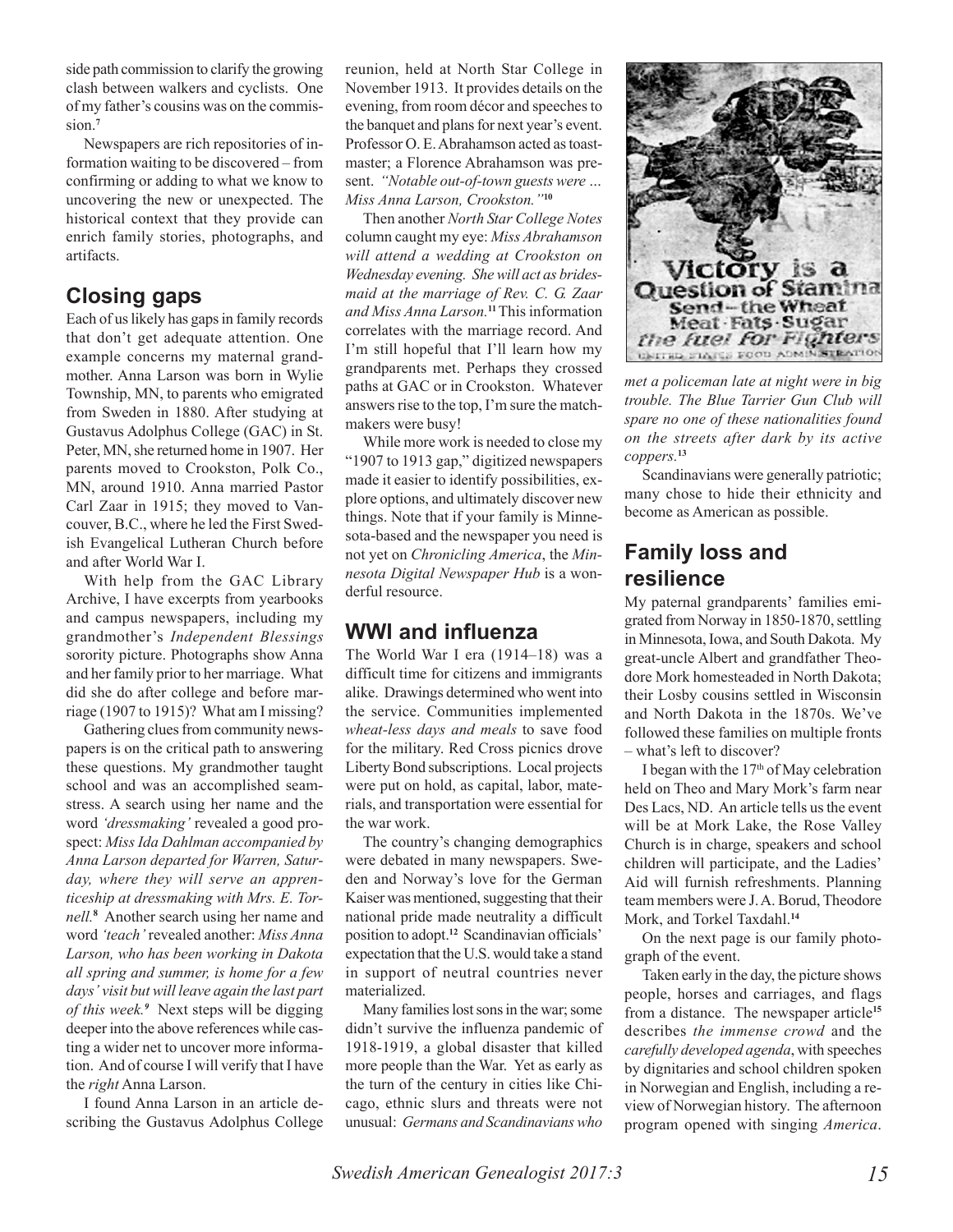

*17th of May Norwegian Independence Day at Mork Lake (1914).*

Dinner was *a grand affair*, and there was *just enough (of a) breeze to float the Stars and Stripes and the Norwegian flag*. The article confirms the celebration was in honor of the 100<sup>th</sup> anniversary of Norwegian Independence. The logistics of hosting an event like this tell us a lot about the planning team's capabilities.

In 1904, the Laurits Losby family had moved to Vang Township, ND; Laurits was my grandfather's cousin. In 1916, Martin Engen and his family from Braham, MN, *moved onto their farm in Vang Township;* he invested in a Ford and *is now busier than a turkey in a straw pile keeping Tin Lizzy on the road.***<sup>16</sup>** Also in 1916, *John Engen from Braham, MN, arrived and will take possession of the C. M. Engen (his father's) farm.***<sup>17</sup>**Martin and John were my grandmother's brothers.

John Engen enlisted on September 16, 1917; he died on November 17, 1917, of pneumonia in the military training camp in Camp Dodge, Iowa, becoming the first Ward County casualty in WWI. The *Ward County Independent* printed the Braham, Isanti County, MN newspaper's moving account of the funeral, including this:

*The body was placed near the altar, with two soldiers standing guard. After a short sermon and patriotic address, public school children marched into the church and were allowed to view the remains of the soldier, dressed in army uniform and wrapped in Old Glory.***<sup>18</sup>**

Carl E. Losby, Laurits Losby's son, was among the first to be drafted in 1917. On September 25, 1918, he died from bronchial pneumonia at Vrigne-Meuse, Champagne-Ardenne, France. Edwin Losby enlisted a judge's help to learn more about his brother's death. Private Carl E. Losby

was buried in Arlington National Cemetery, VA.**<sup>19</sup>**

Later that same year, Martin Engen died at age 34, after a short bout with influenza; he was survived by his wife and young child. Five of his sisters were at the funeral in the Rose Valley Lutheran Church. *Martin Engen was one of the pioneers of Vang Township and was considered one of the very best citizens of that community.***<sup>20</sup>**

In June 1919, Memorial Day was observed at the Rose Valley church with a program directed by teachers Miss Mork and Miss Underdahl. Children marched to the cemetery and placed flags and wreaths for soldiers who lost their lives. *Quite a crowd turned out to honor the fallen heroes who so gallantly gave their lives for their country.***<sup>21</sup>**

Through these stories, we *feel* our families' sense of loss and admire their



*Carl E. Losby(!)'s headstone at Arlington, Arlington Co., VA, Plot: Section 18, Site 4388*

resilience, while appreciating the respect and admiration that the community felt for these men.

After the war, farming, agriculture, and the value of American crops continued to make headlines. Ole A. Oen, a more distant relative, was well-known for farming approaches that consistently produced top results. The death of his father, Anders Oen, was widely communicated in the paper, where we learn more about him. *Mr. Oen came to Ward County in the days of the pioneer and was one of the early settlers who eked out a living by picking up buffalo bones, which covered the prairie, and selling them. He filed on a homestead southwest of Minot. He lived a useful life and is survived by a large number of friends.***<sup>22</sup>**

It was at this time that my great-uncle Albert Mork wrote an editorial on proposed league programs. Potential benefits included state-owned and operated elevators, flour mills, and packing plants, and tax exemptions for farm improvements. Businessmen and farmers were at a stalemate. Albert emphasized how *hard-working, hard-thinking farmers* had helped to make North Dakota what it was and advocated *talking this over in a sane, intelligent manner.***23**I suspect many businessmen saw farmers as ordinary, uneducated men; they likely didn't know they were dealing with a well-informed college graduate.

Using searchable digital newspapers to find facts, clarify and expand my understanding of events and discover historical correlations has yielded good results. Digitized newspapers can be a valued resource to family history researchers. They can help us to better understand what motivated individuals, the dynamics in our families' neighborhoods, and the forces at work in the times that they lived, and give new life to family stories and photographs.

### **Using** *Chronicling America*

The *Chronicling America*, National Historical Newspapers project was commissioned to locate and preserve copies of newspapers published over the years in the towns, counties, and states of America dating back to 1690. The site currently contains almost 5 million pages of digitized newspapers and a list of virtually all of the newspapers published in America since